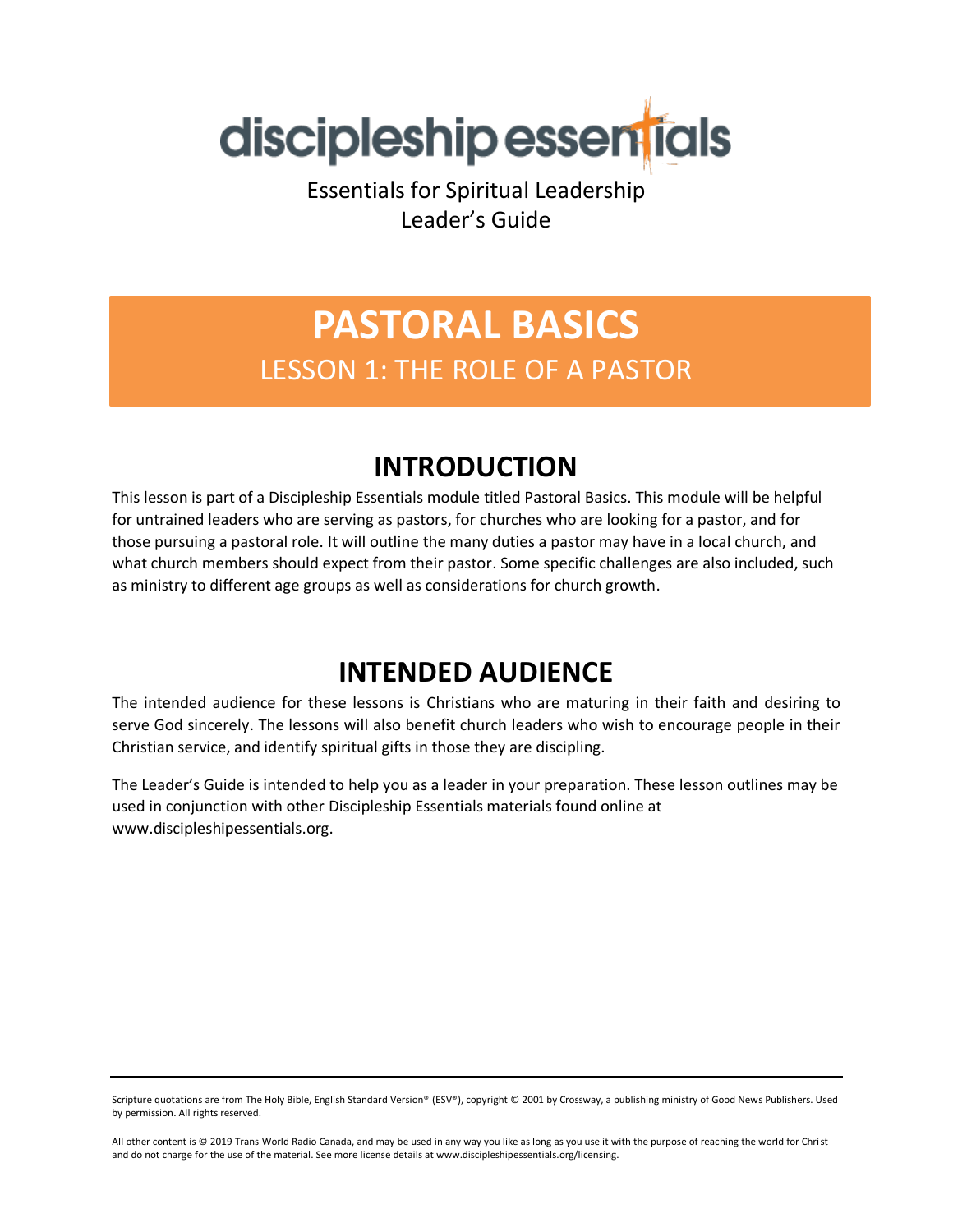# **PASTORAL BASICS** LESSON 1: THE ROLE OF A PASTOR

### **LEADER'S NOTE**

Different assemblies of Christians have different leadership structures. Priests, elders, pastors, and ministers all function as overseers and take responsibility for certain duties within an assembly. Some churches empower their leaders with incredible authority, trusting what they do and say. Others believe that every believer is equal in their spiritual authority, and that titles and formalized leadership are not necessary. For the purposes of this lesson, we will take the middle route as most Christians do; the role of church leadership comes with specific responsibilities. We will call that leadership role 'pastor' and will also use the masculine pronoun to refer to pastors. However, we recognize there are leadership roles and positions of pastoring for women as well, to greater or lesser degrees depending on the culture and church denomination.

#### **PURPOSE**

This lesson examines what it means to be a pastor, and what the Bible says about pastoral ministry.

## **INTRODUCTION**

*Select two or three of the following questions to ask the group.*

- ❖ Have you had an excellent pastor in your life? What did you specifically appreciate about their ministry?
- ❖ What are some qualities that make a good pastor?
- ❖ What is the advantage of having several leaders of a church working together? When might it be best to have a single leader?
- ❖ How can a pastor help their congregation serve God better? What do you think are the most important tasks a pastor does each week?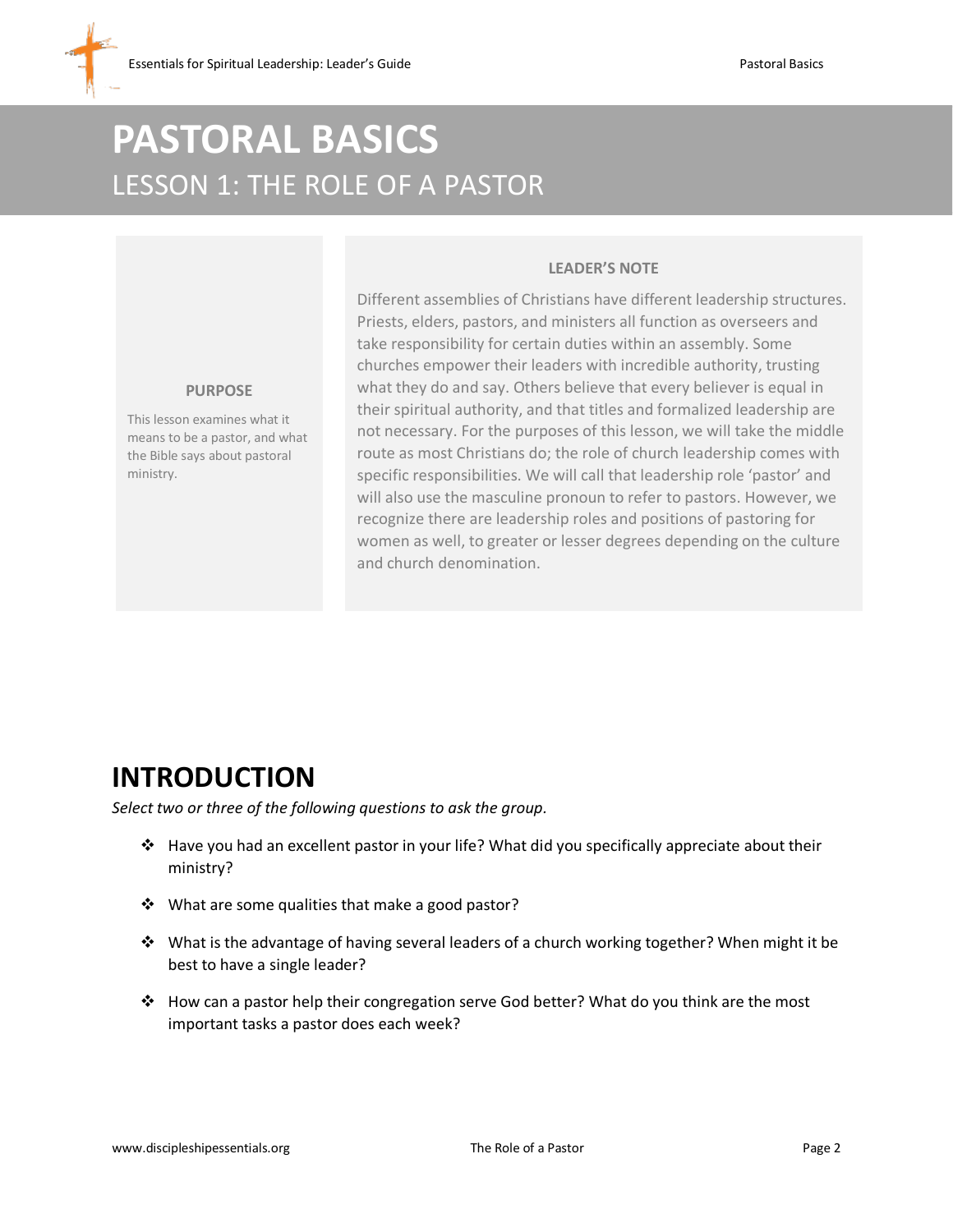## **STUDY**

*Instruct the group on the following points.*

## **TEACH**

- ❖ **Biblical Roots of the Pastor:** We live in a world where authority is often rejected in favour of choosing our own path. And yet, throughout the Bible God places people in authority in order to help, guide, and teach people. These leaders were prophets, priests, judges and kings until the time of Jesus. Though we now have God's Word and the Holy Spirit to guide us, we still need to belong to a community of believers, and submit to spiritual authority placed there by God. We have various titles for those in authority in our churches today, but they are all pastors overseers of God's people.
	- ➢ **Jesus the Great Shepherd:** Jesus is our ultimate authority. Without His guidance and teaching we will never follow God's ways, and we will become lost and deceived.
		- o Matthew 9:36 Jesus saw people as sheep without a shepherd. They were lost, with no one to teach and guide them.
		- o Luke 12:32 Jesus called His followers a 'little flock' out of which a mighty Kingdom would grow.
		- o John 10:11-18 Jesus called Himself the Great Shepherd, and said that we are His sheep. His sheep listen to His voice, obey and follow Him.
	- ➢ **Shepherding the Flock of God:** Jesus maintains His ultimate authority, but gives the work of shepherding a group of believers to specific people. The metaphor of shepherding provides our understanding of leadership within the Church.
		- o John 21:17 **–** Jesus told His disciple, Peter, that he should feed and tend His sheep (Jesus' sheep). The Apostles all went out and established churches, taught the people, made disciples, and cared for those who followed Jesus.
		- o 1 Peter 5:1-4 Peter gave specific instructions to the elders regarding shepherding the sheep of God. Money and power should never be their motivation, but in their leadership they must set an example of love and care. Pastors are to be 'under shepherds', serving under the guidance of Jesus, the chief Shepherd.
		- o Acts 20:28-29 Paul taught that those who are in leadership must watch over the whole flock that God has called them to lead, caring for the spiritual wellbeing of the Church, ensuring that they are not deceived by false doctrine.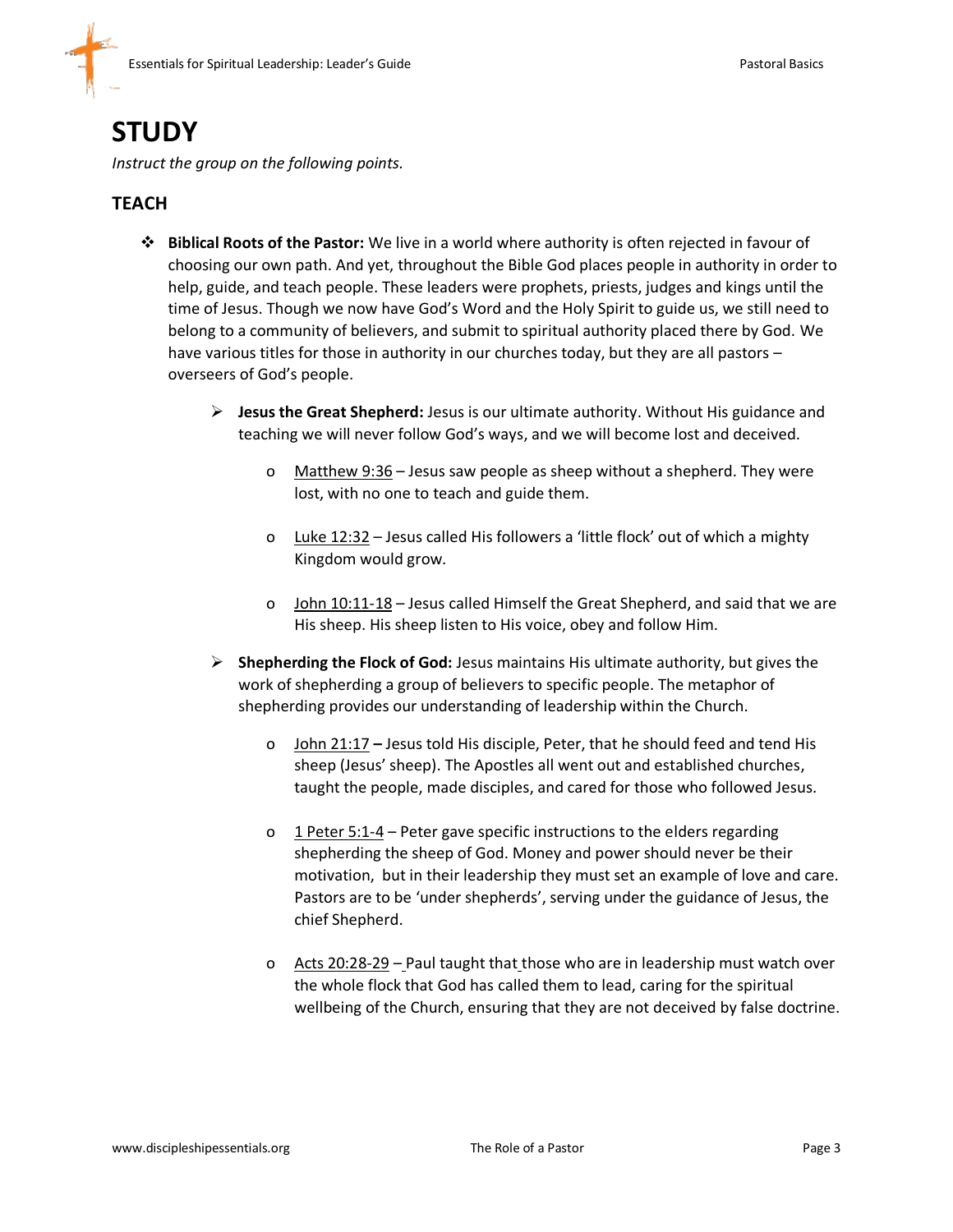### **TASK:**

*Divide participants into groups of 3-4. Have them make a list of all the duties they believe a pastor should perform during a week (there should be at least 10). Allow five minutes for this task. Ask groups to keep their list, as it will be needed later in the lesson.* 

#### **TEACH:**

❖ **The Pastor as Shepherd:** How exactly are pastors of churches like shepherds? And how does this metaphor describe the way a pastor structures his ministry, or plans out his work week? In order to answer these questions we will explore this metaphor further.

In Bible times, raising sheep was common. Shepherds held a role of responsibility: great numbers of sheep had to be moved from one place to another in order to be fed, they needed protection from predators, as well as constant care and vigilant guarding so they would not become lost. The shepherd was accountable to the owner of the sheep. Sheep prospered under the care of a good shepherd as they have no natural defensive ability when left alone. They can easily be destroyed by wild animals.

A pastor's responsibility for his flock (or congregation) is like that of a shepherd:

- ➢ **Feed:** Just as sheep need to be fed, Christians need spiritual food. To feed your flock, you must teach them the Word of God. This often takes the form of sermons given during Sunday worship, but also group Bible studies, or teaching individuals. A pastor should teach what the congregation needs, not just what they want to hear.
	- o **Teach your sheep:** We are to teach people what the Bible says, and help them understand what it means. While church members should be expected to read the Word on their own, they benefit from a pastor teaching and explaining it to them.
		- Matthew 4:4
		- 1 Peter 2:2
		- 2 Timothy 3:16-17
- ➢ **Lead:** Just as sheep need to be led to places where they can be fed and led away from places of danger, Christians need a shepherd to lead them in the right direction. Shepherds (pastors) must seek God's will for the particular mission of their Church (the way it can spread the Gospel and serve the community). This vision may be designed by a number of elders or pastors working as a team.
	- o **Lead your sheep:** A congregation without direction will scatter, fall away or look for leadership that may not be godly. A church that understands why it exists and what God expects of them can accomplish great things. A pastor should lead their congregation by passionately inspiring them to move in the right direction with unity.
		- Jeremiah 23:1
		- Hebrews 13:17
		- Proverbs 29:18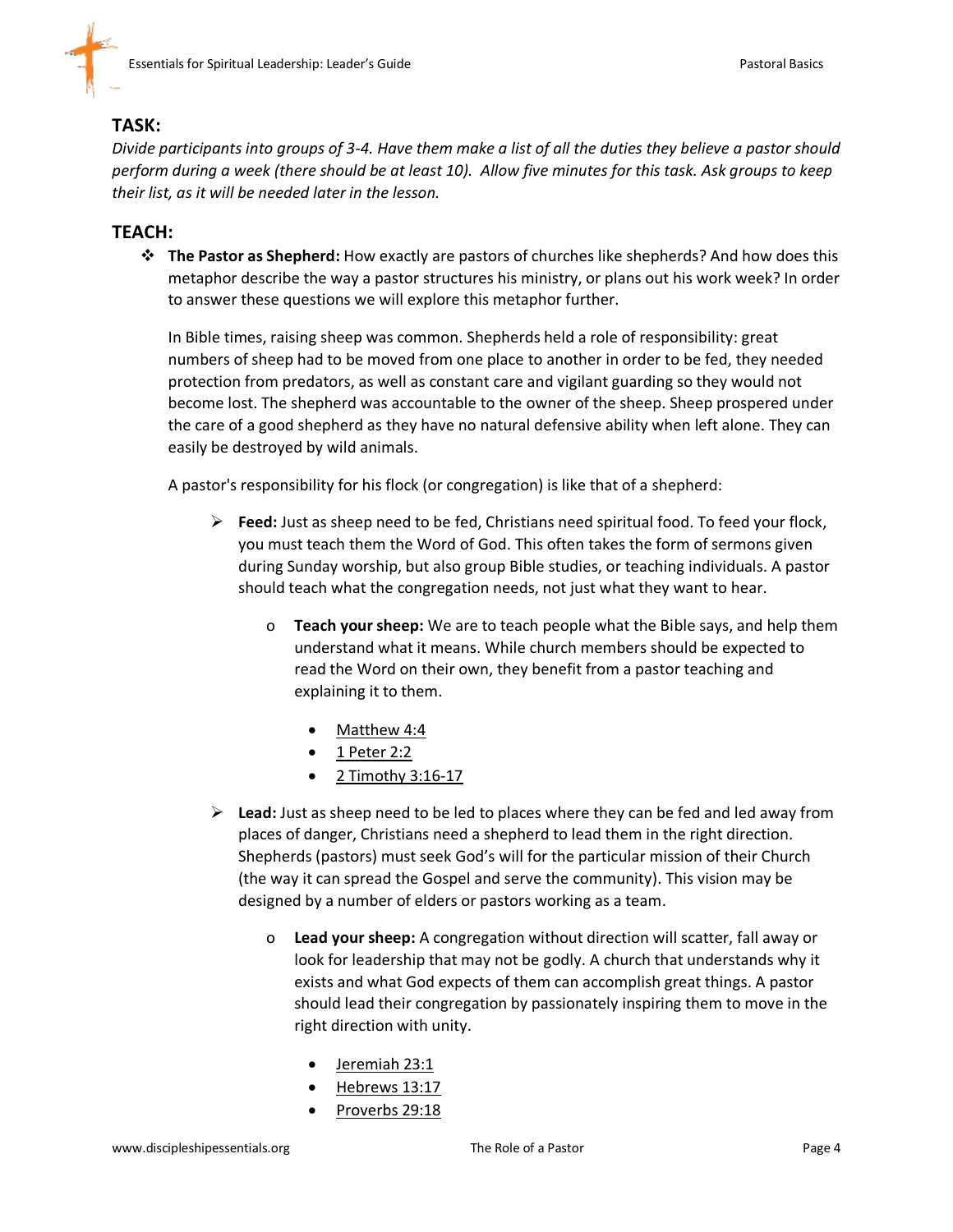

- o **Restoring your sheep:** A lost sheep will only be safe when brought into a flock, under the care of a shepherd. As a lone sheep is easy prey for a predator, so lost people need to be led back to safety. A pastor does this by restoring people to relationship with God.
	- Isaiah 53:6
	- Hebrews 10:25
	- James 5:19-20
- ➢ **Protect:** Sheep face many dangers: wolves, lions, even fast moving water or thorny bushes. Sheep have no defences. They cannot run, kick or bite with much effectiveness, and they huddle together when attacked. A shepherd who can protect them is their only means of survival. Christians need protection also. False teaching, error, blasphemy and worldly philosophy can all contaminate a congregation, but a good pastor will foresee these dangers and provide a safe place for his congregation. He will teach truth so that they will recognize falsehood when they see it.
	- o **Defending your sheep:** Making your congregation aware of the enemy, praying for their protection, and teaching them to be equipped with spiritual armour are among the tasks of a pastor. Defend the truth, do not keep silent about error or sin that you see, and guard your sheep from deception.
		- Acts 20:28-30
		- 1 Timothy 6:9
		- Titus 1:10-11,13-14
- ➢ **Comfort:** The relationship between a shepherd and sheep is one of great affection. The sheep follow and trust the shepherd, who comes to the aid of his sheep and lovingly guides them. The very presence of the shepherd comforts the sheep in times of fear or darkness. Similarly, a pastor will often be needed to comfort his congregation, individually and collectively, during times of illness, persecution, death, fear and war. The pastor must continually remind the church to trust in God, to come to Him for comfort in the midst of their fears.
	- o **Comforting your sheep:** As pastors spend time with God studying the Word and praying, they will receive comfort from Him. Then they are able to comfort others. The pastor must remind the people of God's presence with them, and that they are not alone.
		- 2 Corinthians 1:3-4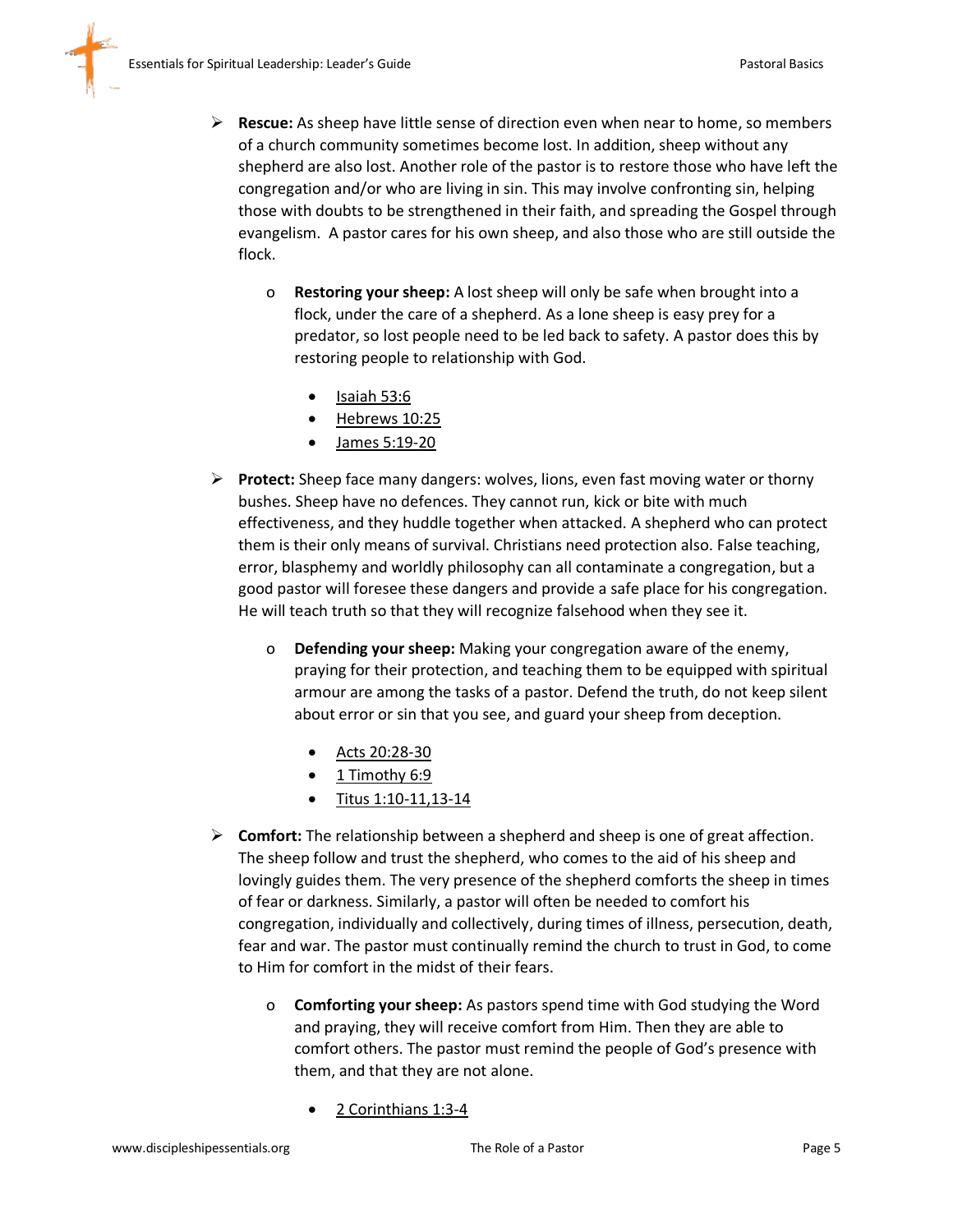- Psalm 23:4
- Psalm 119:50
- ➢ **Strengthen:** A wounded sheep would be cared for by the shepherd. He would carry a weak or feeble animal until it could stand on its own. A shepherd will not cast off a frail animal, but will provide what is needed. Similarly, pastors will find weak members of the church who need extra care. When a member of the church is sick, they should be visited and prayed for by the pastor or elder. Whenever they are afraid or doubting, the pastor ought to encourage them.
	- o **Strengthening your sheep**: The pastor should teach his congregation to rely on God (not on him) for their strength. The role of the pastor is to identify weaknesses in the lives of the congregation, remind them how God can strengthen them, and equip them to seek God on their own.
		- James 5:14-16
		- 1 Peter 4:19
		- Isaiah 40:28-31
- ➢ **Know:** A shepherd knows each sheep by name. As each passes beneath his rod at night when it returns to the fold (Leviticus 27:32), the shepherd counts and identifies those who belong to him. A shepherd would know the pedigree of each sheep, its health and habits. A pastor must also know his congregation. It may not be possible to have a close relationship with everyone who attends a large church, but this is where elders and other church servants can help. To know someone requires considerable time and effort. But just as a sheep follows the shepherd, each Christian will best follow and take discipline from a pastor who knows them well.
	- o **Knowing your sheep:** A pastor demonstrates love for the members of his congregation by getting to know them, caring for them, visiting them personally, and being aware of problems in their lives. A pastor follows God's example by caring for and loving his congregation.
		- John 10:14-15
		- Psalm 100:3
- ❖ **The Boundaries of a Pastor:** The role of a pastor is a great one, but there are limitations to what is expected of you. Your role is to shepherd under Jesus and care for His flock. You do not own the sheep, because they have always and will always belong to God. Therefore, you are merely to be faithful in doing the work God has given you to the best of your ability.
	- ➢ **Who you Shepherd:** If you have received a calling from a particular church or a gathering of Christians to serve as a pastor, your responsibility is to that particular group and the surrounding community. The mandate to pastors in Acts 20:28 specifies that pastors are to oversee, care for, and give careful attention to "all the flock", which is all those who place themselves under your authority by attending or becoming members of your church.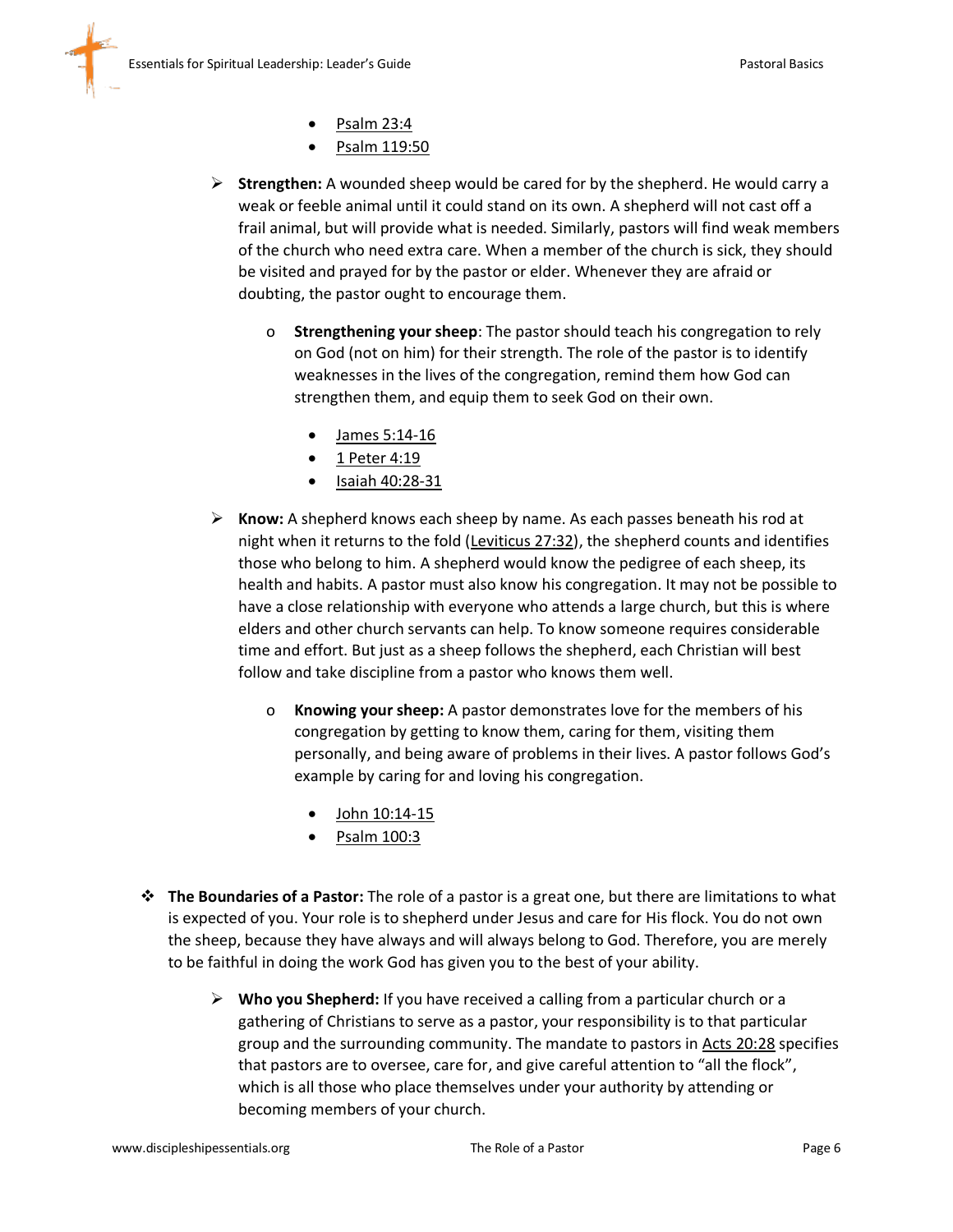- ➢ **Not alone as Shepherd:** There are many ways for people to serve God in the local church. The pastor is merely one position among many! A pastor should equip others to serve as well, so as to avoid doing the work and making decisions all alone. If the pastor is the only one with authority, his power could become easily corrupted. Depending on church governance models, a church may have elders, deacons, evangelists and teachers, as well as missionaries they support financially.
	- o Ephesians 4:11
	- o 1 Timothy 3:1-13
	- o 1 Peter 5:1-2
- ➢ **Limitations of the Shepherd:** While the responsibilities of the servants of the church are great, we must remember these things:
	- o We cannot make anyone obey God, but we can give them an example to follow.
	- o We cannot save anyone's soul, but we can point them to the Saviour.
	- o We cannot restore a lost person who stubbornly refuses to be rescued.
	- o We cannot always remove the suffering of another, but we can have compassion.
	- o We cannot make someone listen, but we can be faithful to speak the truth and teach God's Word faithfully.

#### **TASK:**

*Look back on the lists that were made earlier in this lesson. Identify those duties that have been presented in this lesson. Which duties of a pastor are those of feeding the flock? Which duties correspond to rescuing or protecting?* 

*Discuss the following questions:*

*Are there duties listed that are not covered in this lesson?*

*Are those tasks suited to a pastor, or some other position in the church?* 

*Do churches expect things of their pastor that are outside the Biblical role?* 

#### **TEACH:**

- ❖ **What God Needs from You as Pastor:** God chastised the leaders of His people through the Old Testament prophets because they were not leading in truth and righteousness, but rather fighting for power and dishonest gain. Read the warnings given by these prophets in **Ezekiel** 34:1-6 and Jeremiah 23:1-4. These were serious issues before God, and offended Him greatly. If you take the position of a pastor, God requires some things of you:
	- ➢ **Remain close to the Great Shepherd:** In order to serve God's people, you must remain close to God. Your spiritual health and relationship to God is always your first priority. This requires you to spend time praying regularly for yourself, your family, your people, and your community. Be fed by God Himself so you can feed others. Sincerely obey God so others can follow you (John 14:4, 1 John 2:27, 1 Corinthians 11:1).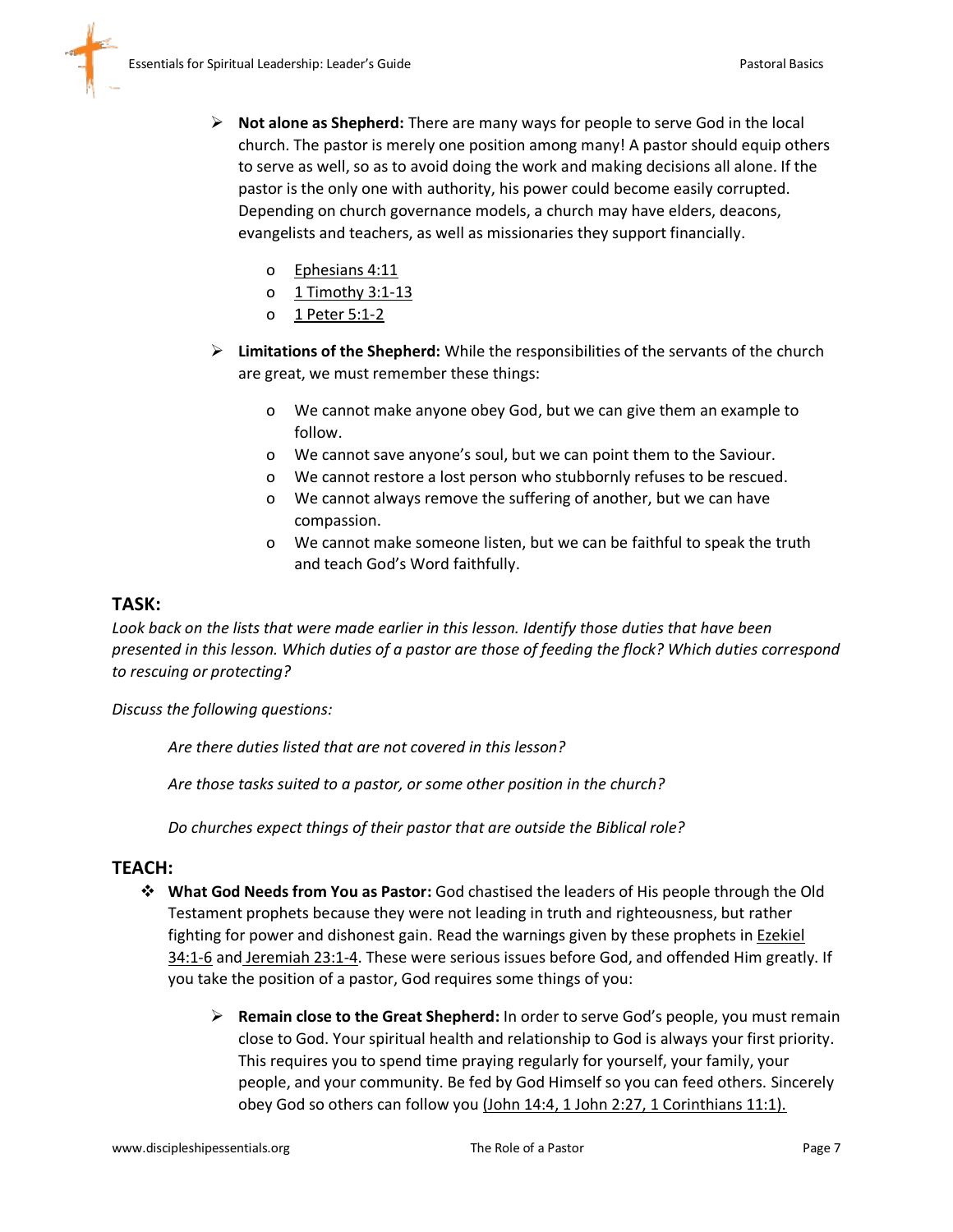- ➢ **Lay down your life for the sheep:** Unlike the corrupt leaders of God's people in the days of Jeremiah and Ezekiel, we should not put our own interests and comforts above the important work of ministry. After our own relationship with God followed by that with our immediate family, the people of God are our next priority. While it is important to balance ministry with family and personal obligations, we must be sure that the people under our care are not neglected and that they have a faithful shepherd (John 10:11, John 15:13, 1 John 3:16).
- ❖ **Conclusion:** Serving the people of God in the local church is like being a shepherd to sheep. Sheep can be difficult to lead, but without a shepherd they cannot function or be kept safe. If you are called to be a pastor, remember what the most important aspects of your job are. If you are part of a local church, consider how you can help your pastor fulfill his job.